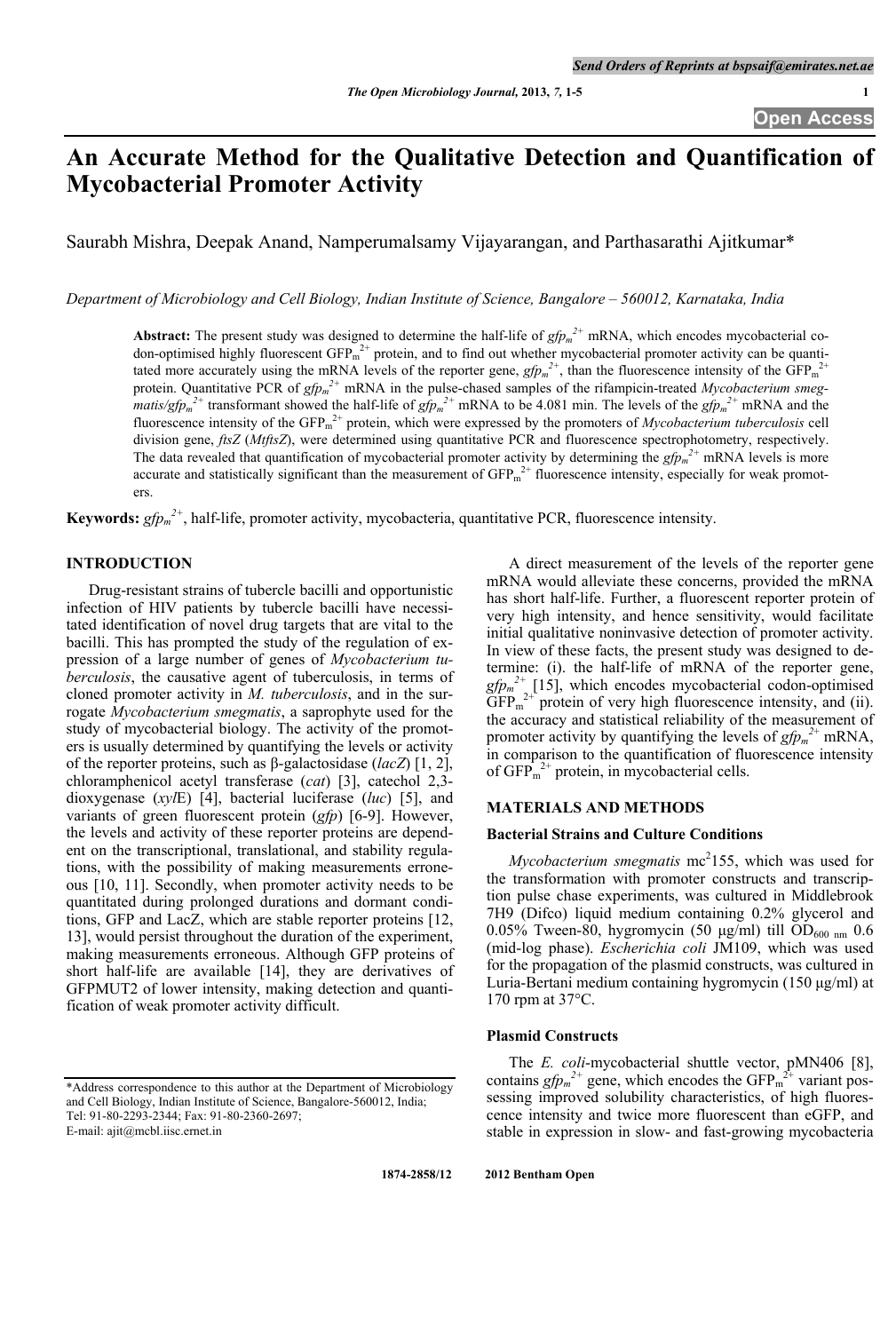#### **2** *Phe Open Microbiology Journal, 2013, Volume 7* **Mishra et al. <b>***Mishra et al. Mishra et al.*

[15]. It possesses its own ribosome binding site and was codon-optimised for optimal expression in mycobacteria. While pMN406-∆Pimyc-Q1-K1 carries the complete region encompassing five promoters (P1, P2, P3, P4, and P6) of *MtftsZ*, pMN406-∆Pimyc-K2-K1 carries only two promoters (P1 and P2) of *MtftsZ* [9]. pMN406 [8] carries the constitutive mycobacterial promoter, P*imyc*, (positive control), which can be replaced with other promoters, and  $pMN406$ -∆P*imyc* is devoid of promoter (negative control).

## **Rifampicin Treatment, RNA Extraction, and DNaseI Treatment**

 Mid-log phase *M. smegmatis* transformants containing pMN406 were grown to mid-log phase and treated with rifampicin (500 μg/ml), as described [16]. Cells were washed with 0.5% Tween-80 solution, and RNA isolation was carried out using hot-phenol method, as described [8], but with slight modifications. Cells were harvested at 0, 5, 10, 15, and 20 min post-addition of rifampicin and washed with 0.5% Tween-80 solution Cell pellets were transferred to 1.5 ml capacity microfuge tube and were repeatedly chilled in liquid nitrogen and crushed using micro pestle. Cells were lysed in 30 mM Tris-HCl, pH 7.4, containing 100 mM NaCl, 5 mM EDTA, 1% SDS, 0.1 M β-mercaptoethanol, and 5 mM vanadyl ribonucleoside complexes (VRC). Lysates were incubated on ice for 10 min and then extracted with 65°C preheated phenol (saturated with 100 mM sodium acetate buffer, pH 5.2, containing 10 mM EDTA), followed by once with phenol:chloroform  $(1:1, v/v)$ , and twice with chloroform. Total RNA was precipitated using 0.3 M sodium acetate (pH 5.2) and an equal volume of isopropanol at -70°C for 3 hrs. RNA pellet was washed with 80% ethanol, dissolved in RNase-free water, and stored at -70°C. The RNA samples were quantitated using Nanospectrophotometer (Implen) and integrity was verified on 1% formaldehyde agarose gel. The gel was prepared in RNase-free buffer containing 20 mM sodium borate (pH 8.3), 0.5 mM EDTA (pH 8.0), and 3.3% formaldehyde. The electrophoresis was carried out in the same buffer with formaldehyde at 1.85%. The samples were loaded in the buffer containing 50% formamide (v/v), 6% formaldehyde, 20% glycerol (v/v), 20 mM sodium borate (pH 8.3), and 0.2 mM EDTA (pH 8.0), along with few grains of bromophenol blue. Five µg of total RNA preparations were treated with 5 units of DNase I (Fermentas), 2 µl of 10x DNase I buffer (10 mM Tris-HCl, pH 7.5 at  $25^{\circ}$ C, 2.5 mM MgCl<sub>2</sub>, and 0.1 mM CaCl<sub>2</sub>), for 60 min followed by addition of 1 μl of 0.5 M EDTA (pH 8.0) and inactivation at 65°C for 10 min. RNA purity was confirmed with genomic DNA PCR using 500 ng RNA with  $gfp_m^2$ <sup>2+</sup>-specific RT-PCR primers (mycgfp2+-RT-r and mycgfp2+-RT-f; Table **1**) and *M. smegmatis* 16S rRNA-specific RT-PCR primers (Ms-16S-rRNA-RT-r and Ms-16S-rRNA-RT-f; Table **1**). Integrity of the RNA was rechecked by loading 500 ng of DNase I-treated RNA on formaldehyde agarose gel.

#### **cDNA Preparation**

 Three μg of total RNA was denatured in 1x reaction buffer (50 mM Tris-HCl, pH 8.3 at 25 °C, 75 mM KCl, 3 mM  $MgCl<sub>2</sub>$ , and 10 mM DTT) for 10 min at 65 $^{\circ}$ C followed by snap-chilling on ice for 5 min. Respective primers

**Table 1. Oligonucleotide Primers used in the Study**

| mycgfp2-RT-f   | 5' atgtcgaagggcgaggagctgttcaccggc 3'  |
|----------------|---------------------------------------|
| mycgfp2-RT-r   | 5' gaagcactggacgccgtaggtcagggtggtg 3' |
| Ms-16SrRNA-RTf | 5' gcggtgtgtacaaggcccggg 3'           |
| Ms-16SrRNA-RTr | 5' egteaagteateatgeeeettatgtee 3'     |

(mycgfp2+-RT-r and mycgfp2+-RT-f; Table **1**) were added and incubated for 5 min at a suitable annealing temperature for hybridisation. Snap chilling on ice for 5 min followed by extension of the primer using 40 units of Revert Aid Premium (RNase H) reverse transcriptase (MBI Fermentas), 20 units of RiboLock (Fermentas),  $2 \mu l$  of 10 mM dNTPs mix (Sigma) at  $42^{\circ}$ C for 1 hr (total reaction volume, 30 µl). Heat inactivation was carried out at 70°C for 10 min. One µl of cDNA preparation was taken as template for real time PCR. Similarly, the cDNA for the 16S rRNA was also prepared using specific primers (Ms-16S-rRNA-RT-r and Ms-16SrRNA-RT-f; Table **1**).

#### **Real Time PCR**

 Real Time PCR was carried out using DyNamo SYBR Green qPCR kit (Finnzymes). The reaction mix contained 1x master mix, 1x of ROX dye, 0.5 µM each of forward and reverse primers, 1 µl of cDNA, and water to make up the reaction volume to 10 µl. Real Time PCR was performed for 40 cycles in ABI Prism (Real Time PCR System by Applied Biosystems) and the data were analysed using 7000 SDS (Version 2.3) software (Applied Biosystems). The Real Time PCR  $C_{\tau}$  values for 16S rRNA, obtained using specific primers (Table 1), were used for normalisation of  $C_{\tau}$  values for  $gfp_m^2$ <sup>+</sup> mRNA.

#### **Fluorescence Intensity Measurements**

 Fluorescence measurements were carried out in Fluoromax 4, HORIBA JOBIN YVON Fluorescence spectrophotometer, as described earlier [7]. In brief, different transformants were inoculated from glycerol stock and grown till  $O.D_{.600} = 0.6$ . These were again sub-cultured and grown to  $0.6$  O.D<sub>600 nm</sub>. In order to avoid clump formation, which is prevalent in mycobacterial cultures, 1 ml of culture was withdrawn and passed through a syringe containing 24 gauge needle. These cultures were then diluted 1:10 by adding 100 µl of culture in 900 µl of phosphate-buffered saline. GFP fluorescence was measured by using 490 nm excitation filter (slit width 10 nm) and 520 nm emission filter (slit width 10 nm). Fluorescence value of the buffer alone was deducted from the fluorescence values of  $\text{GFP}_{m}^{2+}$  expression from the different constructs, and the deducted values were plotted.

#### **Statistical Analysis**

 Fold activities of different promoter constructs were measured using fluorescence spectrophotometer and real time PCR from three independent biological triplicates. Promoter activities within a given method (i.e. fluorescence spectrophotometry or real time PCR) were compared and two-sided P-values were obtained by paired t-tests. To com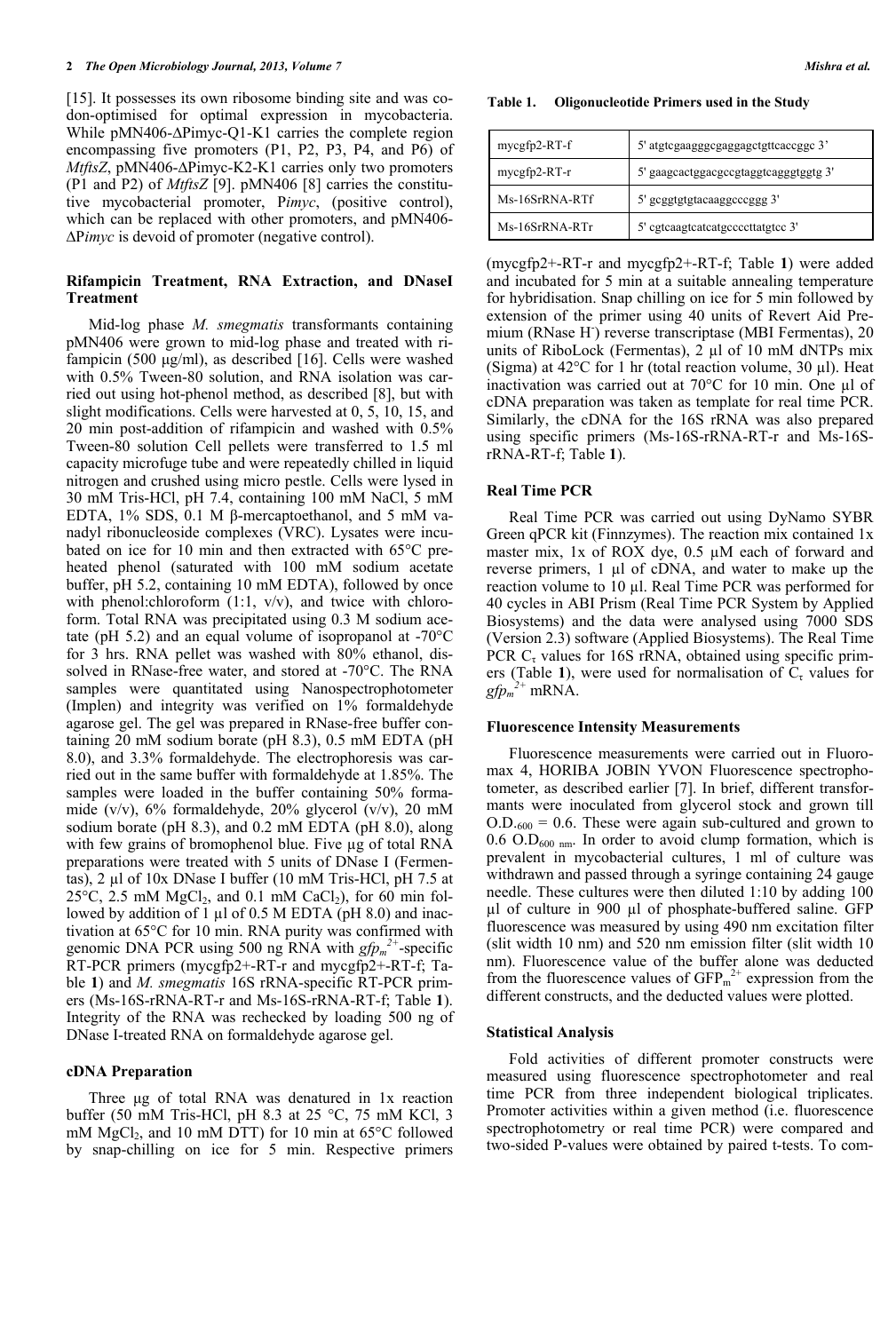pare fluorescence intensity-based and real time PCR-based quantitation, unpaired *t*-tests were applied to obtain twosided *P*-values.

## **RESULTS AND DISCUSSION**

## **Determination of** *gfpm 2+* **mRNA Half-life**

By plotting the levels of  $gfp_m^2$  mRNA remaining in the pulse-chased samples against time, the half-life of  $gfp_m^2$ mRNA was calculated, as first order exponential decay kinetics [18], as follows (Fig. **1A, B**). Bacterial mRNA degradation follows first order exponential decay kinetics. Therefore, half-life of mRNA can be represented by the equation,  $t_{1/2} = 0.693/k$ , where k = the rate constant for mRNA decay (i.e., percent change over time). The value of k can be determined by plotting the concentration of mRNA over time and determining the slope of a best-fit line (slope  $= k$ ). The value of rate constant, k for  $gfp_m^2$  mRNA degradation was found to be 0.1698. Thus,  $t_{\gamma}$ , the half-life was found to be  $0.693/0.1698 = -4.1$  min. Rate constant was calculated using Graphpad Prism software using the following equation for one phase decay:  $Y = (Y0 - Plateau)*exp(-K*X) + Pla$ teau, where  $X = Time$ ,  $Y = mRNA$  levels, starting at Y0 and decaying (with one phase) down to plateau; Y0 and plateau have same units as  $Y$ ;  $K =$  Rate constant equal to the reciprocal of the X-axis units (Fig. **1A, B**).

#### **Quantification of Promoter Activity**

Subsequent to determining the half-life of  $gfp<sub>m</sub><sup>2+</sup>$  mRNA to be low, the promoters of the cytokinetic gene, *ftsZ*, of *M.* 

*tuberculosis* (*MtftsZ*), the activities of which were determined earlier in the laboratory [9], were used for quantitating promoter activity based on the  $gfp<sub>m</sub><sup>2+</sup>$  mRNA levels and  $GFP<sub>m</sub><sup>2+</sup>$  protein fluorescence intensity. The promoter region, Q1-K1, encompasses five promoters (P1, P2, P3, P4, and P6), while K2-K1 carries two promoters (P1 and P2), of *MtftsZ* [9] (Fig. **1C**). These promoter regions were cloned in pMN406 [8], in place of the constitutive promoter, P*imyc*, as described [9]. pMN406 and pMN406-∆P*imyc* (devoid of P*imyc*) were used as the positive control and negative control, respectively. The activity of Q1-K1, K2-K1, P*imyc*, and of ∆P*imyc*, were determined by quantitating the levels of  $gfp<sub>m</sub><sup>2+</sup>$  mRNA in the respective *M. smegmatis* mc<sup>2</sup>155 transformant, using real time PCR on  $gfp_m^2$  cDNA, as described [17]. With the *gfpm 2+* mRNA levels expressed from P*imyc* (positive control) taken to be 1, the levels of  $gfp_m^2$ <sup>+</sup> mRNA, from Q1-K1 was marginally (1.1-fold) higher (Fig. **2A**). Whereas, the levels of  $gfp_m^2$  mRNA from K2-K1 region were 2.5-fold less than that of the positive control and 2.75 fold less than that from Q1-K1 (Fig. **2A**). pMN406-∆P*imyc* showed negligible expression. In parallel, the fluorescence intensity of  $GFP<sub>m</sub><sup>2+</sup>$  protein was determined in the *M. smegmatis* transformants, using fluorescence spectrophotometry, as described [7]. The fluorescence intensity of  $GFP<sub>m</sub><sup>2+</sup>, ex$ pressed from Pimyc was  $4.5 \times 10^6$  units (Fig. 2B), while that expressed from Q1-K1 accounted for 50% of the positive control. The level of expression from K2-K1 was 50% of the expression from Q1-K1 (Fig. **2B**). ∆P*imyc* showed basal level of fluorescence.



**Fig. (1).** The one phase decay curve (A) and the mRNA quantification curve (B) from the pulse-chase experiment. The half-life of  $gfp<sub>m</sub><sup>2+</sup>$ mRNA was calculated from the equation,  $t_{1/2}$ = 0.693/k, where k= the rate constant for mRNA decay (i.e., percent change over time), as described in the text. (**C**). Organisation of the Q1-K1 region containing all the 5 promoters (P1,P2, P3, P4, and P6,) and of K2-K1 containing P1 and P2 promoters of *MtftsZ*.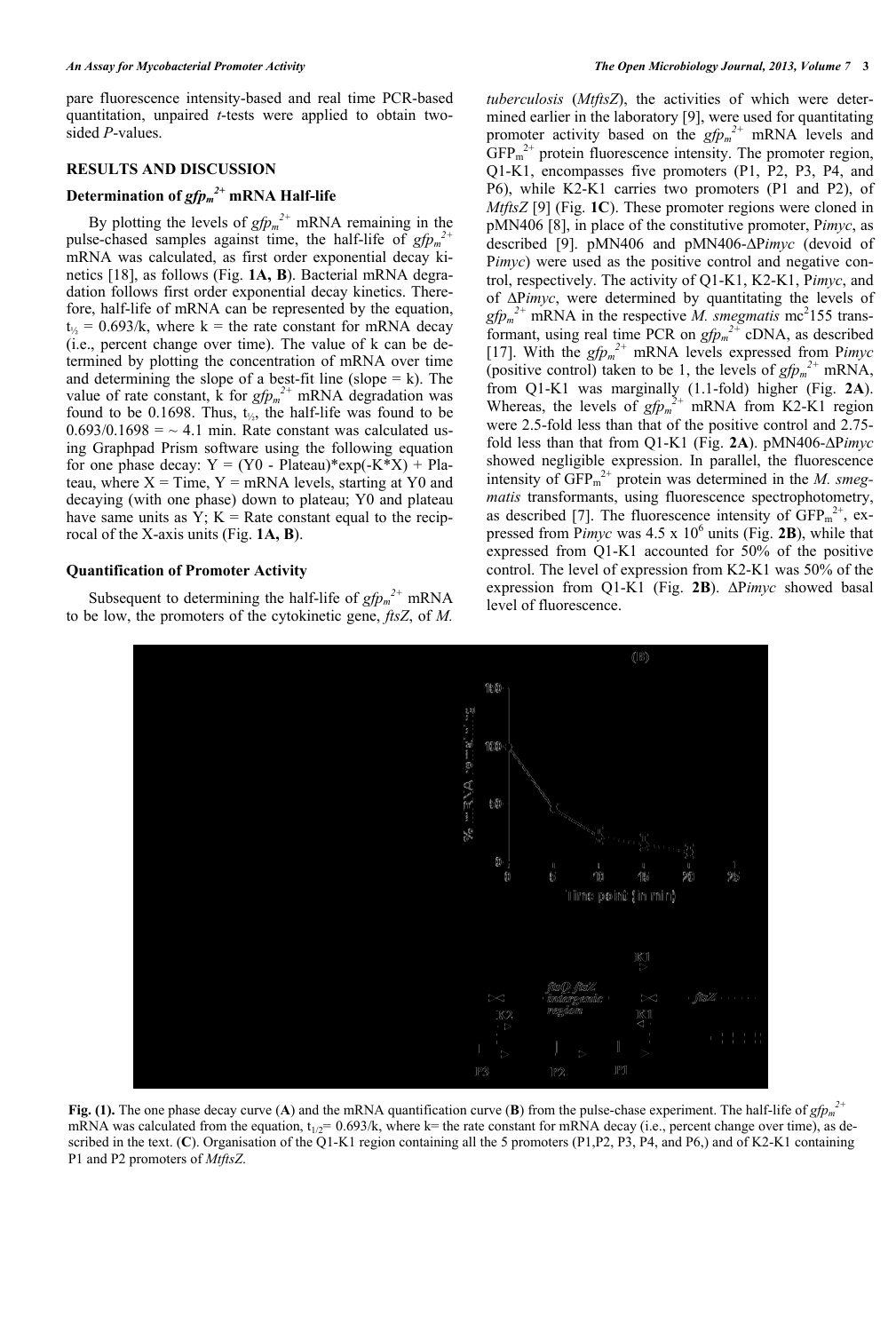

**Fig. (2).** Quantification of the activity of the *MtfsZ* promoters using the levels of reporter mRNA and fluorescence intensity of the reporter protein. (A). Real time PCR quantification of the  $gfp_m^2$  reporter mRNA levels. (B). Fluorescence spectrophotometric quantification of the fluorescence intensity of the  $\widehat{GFP_m}^{2+}$  reporter protein. Significant differences in the activity between the promoters under each method are indicated in term of P-values in the text.

 Fold activities of different promoter constructs, which were measured using fluorescence spectrophotometer and real time PCR from three independent biological triplicates, were used for statistical analysis. Promoter activities within a given method (i.e. fluorescence spectrophotometry or real time PCR) were compared and two-sided P-values were obtained by paired t-tests. In order to compare fluorescence intensity-based and real time PCR-based quantification, unpaired *t*-tests were applied to obtain two-sided *P*-values. Statistical analysis of the promoter activities obtained from  $gfp_m^2$ <sup>+</sup> mRNA quantification showed significant difference between K2K1 and  $\Delta$ Pimyc (P value = 0.0108) (Fig. 2A). On the contrary,  $GFP<sub>m</sub><sup>2+</sup>$  fluorescence from K2K1 showed no significant difference from the negative control, ΔP*imyc* (P value =  $0.1759$ ) (Fig. 2B). Similarly,  $GFP<sub>m</sub><sup>2+</sup>$  fluorescence from Q1K1 showed only 0.4-0.5 fold activity (P value  $=$ 0.001), in comparison to the positive control, P*imyc* (Fig. **2B**). On the contrary, qPCR showed that promoter activities of Q1K1 and P*imyc* were comparable (Fig. **2A**), as reported earlier [8]. Thus, for the determination of mycobacterial promoter activity,  $gfp<sub>m</sub><sup>2+</sup>$  mRNA quantification is accurate, statistically significant, and therefore reliable, as compared to  $GFP<sub>m</sub><sup>2+</sup>$  fluorescence intensity quantification, especially for regions of weak promoter activity, such as the K2-K1

region. The low half-life of  $gfp<sub>m</sub><sup>2+</sup>$  mRNA justifies the quantification of the mRNA levels for promoter activity.

 Although the half-life of mRNA of GFPm [6] was 2.5 min [19], it was not used in this study as it gives lower fluorescence, compared to  $GFP<sub>m</sub><sup>2+</sup>$  [15], and hence not suited for quick qualitative detection of activity, especially of weak promoters. Similarly, the short half-life GFP variants [14] were not used, as they are derivatives of GFPMUT2, which is only 2-fold higher in fluorescence intensity than GFPMUT3 [20]. On the other hand,  $GFP<sub>m</sub><sup>2+</sup>$  has 10-fold higher fluorescence intensity than GFPMUT3 and double the fluorescence of eGFP, with improved solubility characteristics and stable expression in slow- and fast-growing mycobacteria [15]. Although *lacZ* mRNA half-life is only 90 sec [21], *lac*Z mRNA was not used for quantification, as  $GFP<sub>m</sub><sup>2+</sup>$ has the advantage of initial quick, non-invasive, and substrate-independent qualitative detection of promoter activity, over LacZ, using epifluorescence microscopy, fluorimetry, and flow cytometry [22], prior to the quantification of mRNA levels. Taken together, the present study offers a means for the sensitive, substrate-independent, quick, qualitative detection, and accurate and statistically significant quantification of mycobacterial promoter activity.